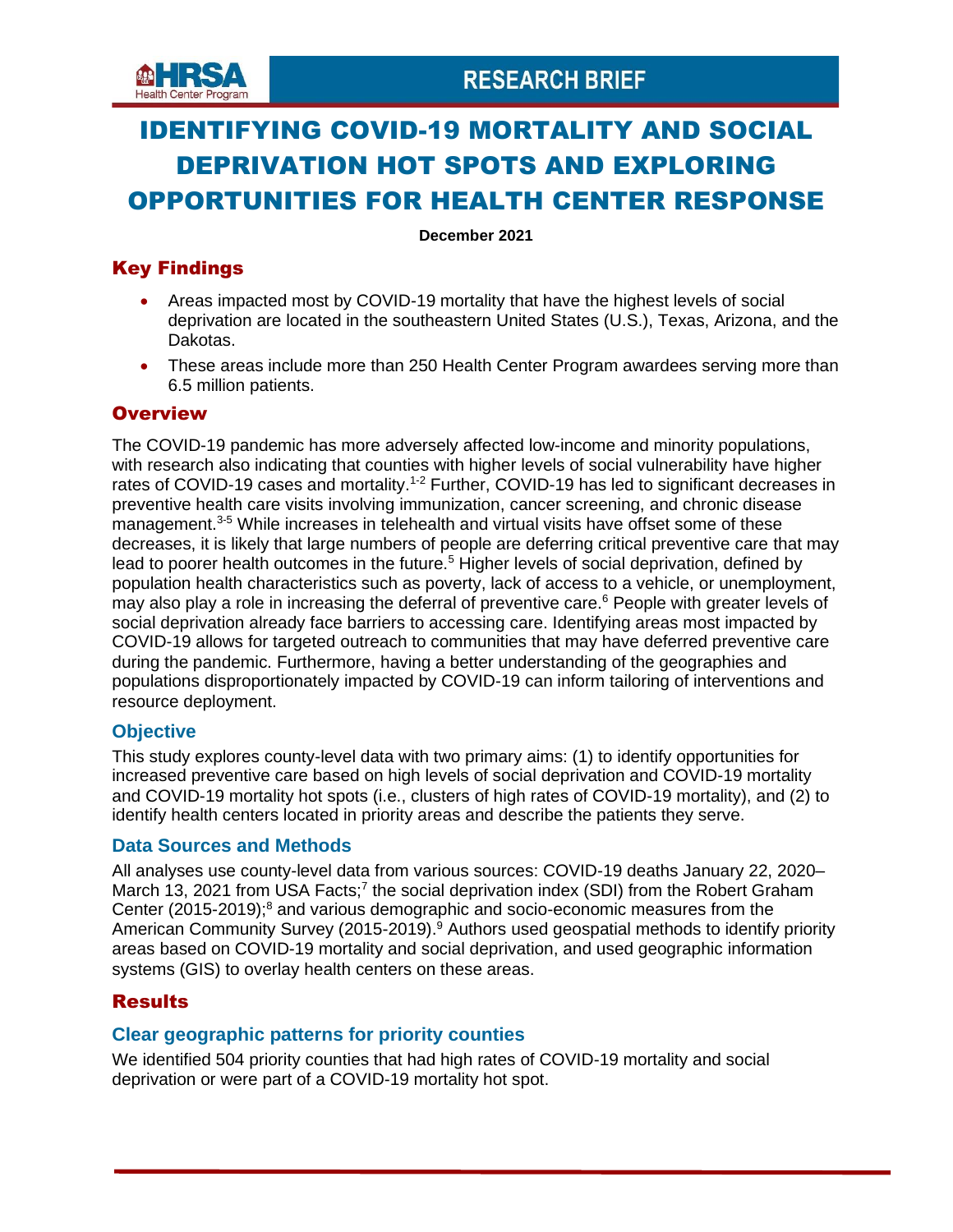# Identifying COVID-19 Mortality and Social Deprivation Hot Spots and Exploring Opportunities for Health Center Response

• Most priority counties were located in Arizona, rural areas in Texas, the southeastern U.S. (MS, GA, AL, LA), and the Great Plains States (KS, IA, ND, SD), while several were within large urban centers (New York City).

#### **Health centers are well-positioned to provide care in priority counties**

Priority counties include more than 250 Health Center Program awardees, 1,660 service delivery sites, and 6.5 million patients.

• Health centers in priority counties have higher percentages of Black patients, uninsured, persons experiencing homelessness, and residents near or in public housing compared to health centers not located in priority counties.



#### **Figure 1. Health Center Delivery Sites in Priority Counties**

**Figure 1 shows that health centers are well-positioned to provide care in high-need areas, particularly in the southeastern U.S., south Texas, and Arizona.**

### **Discussion**

Arizona, parts of Texas, the southeastern U.S., the Great Plains states, and a few large urban centers were identified as the areas with high rates of social deprivation most impacted by COVID-19 mortality. While the impact of COVID-19 has been uniformly significant for health centers across the U.S., particular attention on health centers located in the hardest hit areas can inform prioritization of activities and use of finite resources. Subsequent evaluation efforts should track COVID-19 health center activities such as testing, treatment, and vaccinations and monitor for declines in routine health care utilization, including having large numbers of patients forgo critical preventive care such as cancer screenings, chronic care management (e.g., hemoglobin A1c testing), and immunizations. Given the high rates of COVID-19-related mortality in the geographies found, nested health centers and those serving the areas could benefit the most from having increased access to COVID-19 vaccinations. This research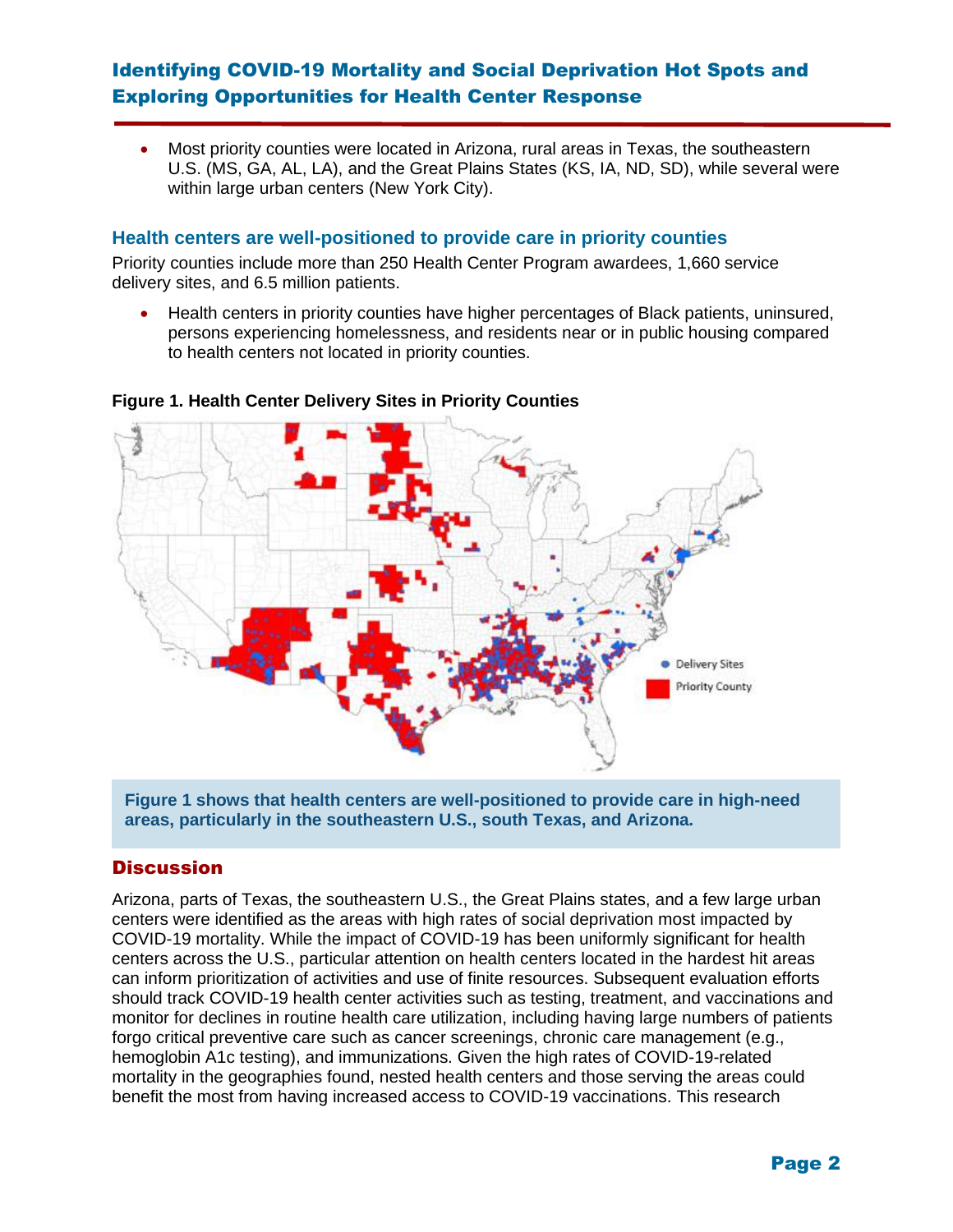# Identifying COVID-19 Mortality and Social Deprivation Hot Spots and Exploring Opportunities for Health Center Response

identifies opportunities to target resources to these health centers regarding preventive care, COVID-19 immunizations, and other patient outreach.

## Next Steps

• Future research should explore vaccination rates and vaccine confidence in areas hardest hit by the COVID-19 pandemic.

## Additional Details on Data Sources and Methods

Given the high levels of variance in COVID-19 mortality among counties, the first step included using a Bayesian approach to smooth county-level mortality rates. Second, we identified counties in the top quintile for Bayesian-adjusted COVID-19 mortality and the top quintile for SDI. Next, we used a Local Moran's I with Empirical Bayes adjusted rates to identify counties that are part of geographic hot spots – which are clusters of counties with high rates of Bayesian-adjusted COVID-19 mortality. It is important to note that hot spot counties are part of larger geographic areas that have been impacted by COVID-19 mortality, but the counties themselves may not have particularly high rates of COVID-19 mortality. Priority counties are defined using the following criteria: (1) counties that are in the top quintile for COVID-19 mortality and the top quintile for SDI, or (2) counties that are identified as a COVID-19 mortality hot spot. Finally, we utilized GIS to overlay health center service delivery sites on priority counties and explored the characteristics of health center awardees with delivery sites located within priority counties.

### **Limitations**

This analysis used county-level data, which may mask sub-county variation.

# **References**

- 1. Stokes AC, Lundberg DJ, Elo IT, Hempstead K, Bor J, Preston SH. COVID-19 and excess mortality in the United States: A county-level analysis. PLoS Med. 2021;18(5):e1003571. doi:10.1371/journal.pmed.1003571
- 2. Karmakar M, Lantz PM, Tipimeni R. Association of social and demographic factors with COVID-19 incidence and death rates in the US. JAMA Netw Open. 2021;4(1):e2036462. doi:10.1001/jamanetworkopen.2020.36462
- 3. Lassi ZS, Naseem R, Salam RA, Siddiqui F, Das JK. The impact of the COVID-19 pandemic on immunization campaigns and programs: a systematic review. Int J Environ Res Public Health. 2021;18(3):988. doi:10.3390/ijerph18030988
- 4. Bakouny Z, Paciotti M, Schmidt AL, Lipsitz SR, Choueiri TK, Trinh QD. Cancer screening tests and cancer diagnoses during the COVID-19 pandemic. JAMA Oncol. 2021;7(3):458-460. doi:10.1001/jamaoncol.2020.7600
- 5. Basu S, Aspert J, Phillips RS. Primary care during the COVID-19 pandemic: The impact and opportunities. Milbank Memorial Fund. April 29, 2021. Accessed April 30, 2021. https://www.milbank.org/2021/04/primary-care-during-covid-19-pandemic-theimpact-and-opportunities/
- 6. Butler DC, Petterson S, Phillips RL, Bazemore AW. Measures of social deprivation that predict health care access and need within a rational area of primary care service delivery. Health Serv Res. 2013;48(2pt1):539-559. doi:10.1111/j.1475- 6773.2012.01449.x
- 7. US COVID-19 cases and deaths by state. USAFacts; 2021. January 22, 2020 March 13, 2021 data accessed March 20, 2021. https://usafacts.org/visualizations/coronavirus-covid-19-spread-map/